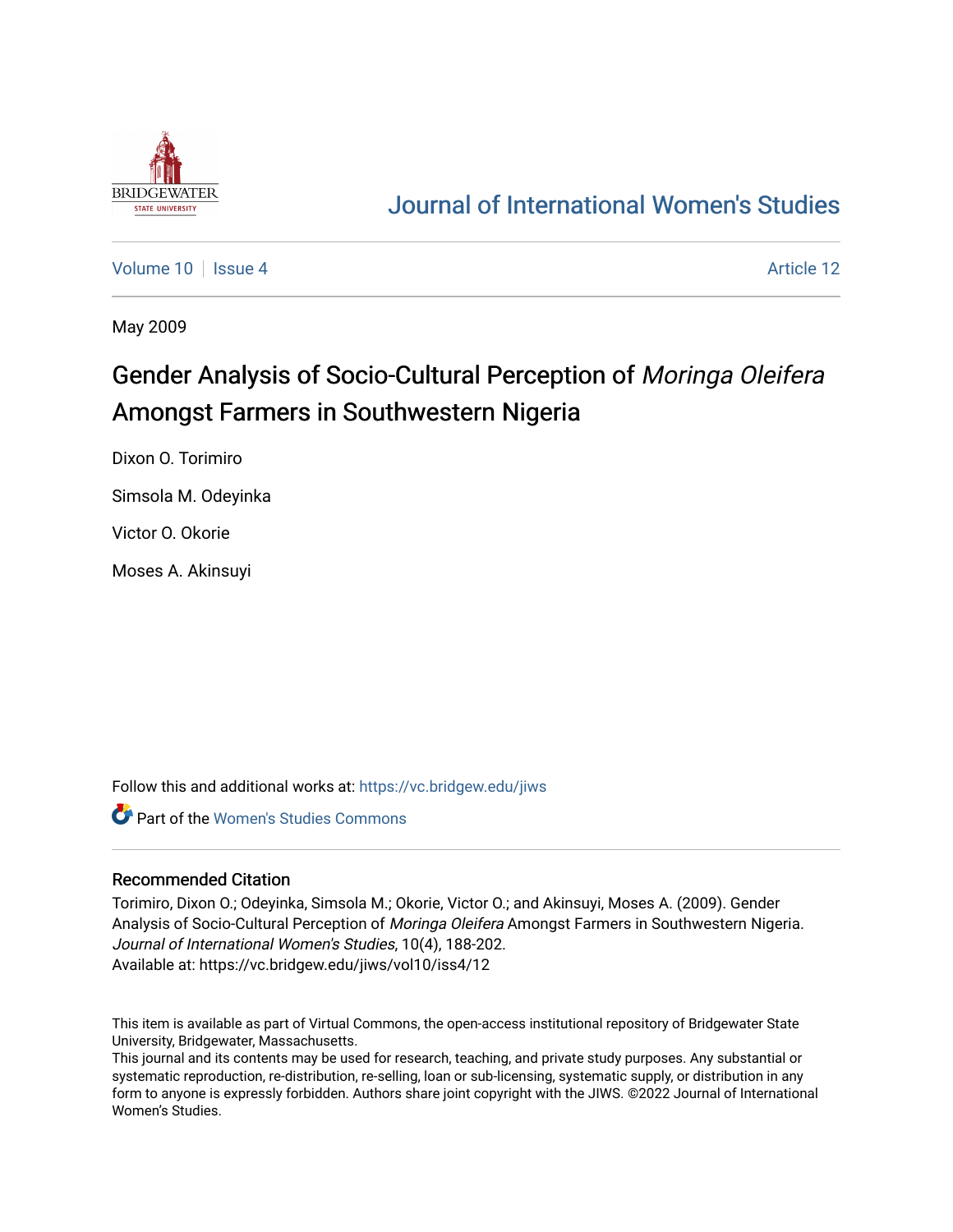This journal and its contents may be used for research, teaching and private study purposes. Any substantial or This journal and the commissing, because for reservoir, the mining and directly supply or distribution in any form<br>systematic reproduction, IFe-distribution, He-selling, Yalandr Supplied as Mg; the Among Supply or distribu to anyone is expressly forbidden. ©2009 Journal of International Women's Studies.

#### **Gender Analysis of Socio-Cultural Perception of** *Moringa Oleifera*  **Amongst Farmers in Southwestern Nigeria**

By Dixon .O. Torimiro<sup>1</sup>, Simsola. M. Odeyinka<sup>2</sup>, Victor. O. Okorie<sup>3</sup>, and Moses. A. Akinsuyi<sup>4</sup>

#### **Abstract**

*Moringa oleifera* (horseradish tree - English) is a perennial plant, which has been found to possess high economic and cultural values in many countries of the world. This study was carried out to analyse the socio-cultural perception about *Moringa oleifera* according to farmers' gender in Southwestern Nigeria. It specifically established the correlates of perception of *Moringa oleifera* among the farmers; described the sociodomographics of the farmers; examined the gender gaps in the level of awareness and propagation of *Moringa oleifera*; compared their willingness to adopt innovation on *Moringa oleifera* and analysed the constraints associated with men's and women's propagation of *Moringa oleifera*. A snow-ball sampling technique was used to select equal number of male and female respondents across the region. The results revealed amongst others, that widowhood and illiteracy were the likely interlocking system, which has reshaped oppression among the female respondents. Statistically significant gender gaps or inequalities at  $P \le 0.05$  level, existed in the level of awareness (F = 6.29), propagation ( $F = 15.56$ ), willingness to adopt innovation ( $F = 12.61$ ) and socio-cultural perception of *Moringa oleifera*  $(F = 11.34)$ . The study concluded that the gender differential gaps could reverse the gains of innovations on *Moringa oleifera* by limiting the adoption of innovation and propagation of the plant among the farm families. It, therefore, recommended that the generated innovations should be properly screened to ensure that they do not upset the delicate economic power balance between men and women in the farming sector or widen the gender inequalities or create other vectors of oppression. So, policies that encourage women's literacy as well as access to innovations and farm labour, most especially amongst the widows are indispensable in enhancing socio-cultural perceptions and adoption of innovation as well as propagation of *Moringa oleifera* for sustainable development in Southwest Nigeria.

*Keywords:* Gender and agriculture, Women in Nigeria, Moringa oleifera, sustainable development

#### **Introduction**

According to Verma *et al*. (1976) *Moringa oleifera* (horseradish tree – English) is a short, slender, deciduous, perennial tree. Almost every part of the tree is of value for

 $\overline{a}$ <sup>1</sup> Dixon .O. Torimiro is a Rural Sociologist and an Associate Professor in the Department of Agricultural Extension and Rural Development, Obafemi Awolowo university Nigeria. Email: torimiro@oauife.edu.ng <sup>2</sup> Simisola. M. Odeyinka is an Animal Scientist and a Professor in the Department of Animal Science Obafemi Awolowo University Nigeria. Email: sodeyink@oauife.edu.ng

<sup>&</sup>lt;sup>3</sup> Victor. O. Okorie is a Rural Sociologist and an Academic Staff in the Department of Agricultural

Extension and Rural Development, Obafemi Awolowo University Nigeria. Email: okorie@oauife.edu.ng. <sup>4</sup> Moses. A. Akinsuyi is affiliated with the Department of Animal Science, Obafemi Awolowo university Nigeria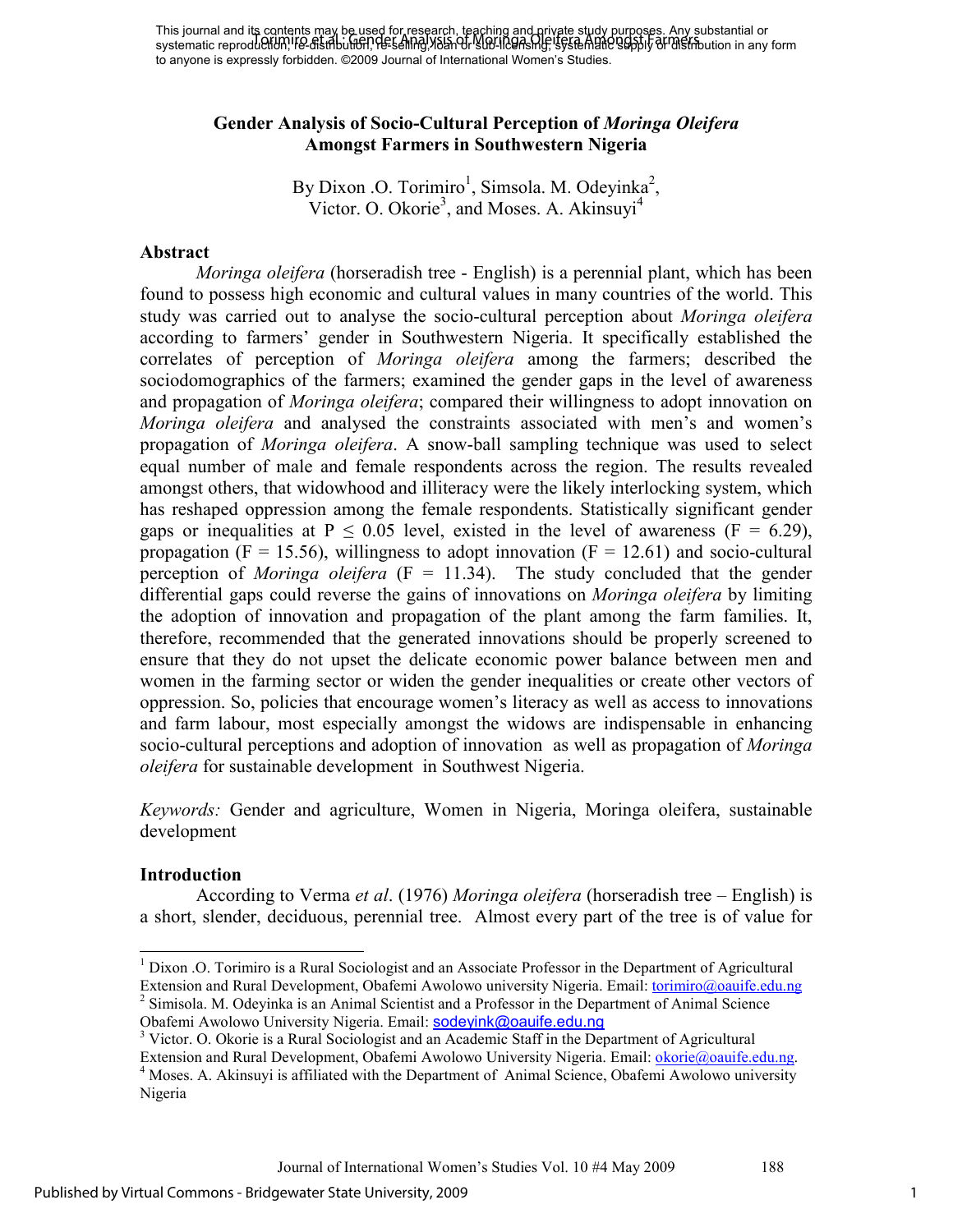food. *Moringa*news (2008) reported that the leaf is a power house of nutritional value. The seed is said to be eaten like a peanut in Malaya. Thickened root is used as substitute for horseradish. The Foliage is eaten as greens, in salads, in vegetable curries, as pickles and for seasoning. The root is used in Nicaragua for dropsy. *Moringa oleifera*, in the belief of some folk, does not only have high nutritional and medicinal values (Morton, 1991), but also possesses mystical power. For instance, while the India's ancient tradition of *Ayurveda* believed that the leaves of *Moringa oleifera* prevent about 300 diseases; and Hartwell (1971) had reported that the flowers, leaves and roots are used in remedies for tumors and dropsy in Nicaragua, Duke (1978) wrote that the branches are used as charms against witchcraft. More so, *Moringa oleifera* are not only planted around homes among the Hausa of Nigeria, to provide fence but also are planted on graves to prevent hyenas from exhuming corps. *Moringa oleifera* is, thus, perceived in the Hausa culture, as a sacred tree that protects both the living and the dead.

*Moringa oleifera*, because of its socio-economic and cultural importance, is raising a growing international interest among NGOs, scientists, public and private sectors. But then, it is imperative to note that while a number of studies have been carried out on the origin, morphology and chemistry of *Moringa oleifera* (Fuglie, 2001 and Olson, 2001), little or no effort has been made to unearth the prevailing gendered socio-cultural perceptions about the plant amongst its custodians (farm families). While research on chemistry of *Moringa oleifera* could lead to invention or new discovery, investigation on its prevailing gendered socio-cultural perceptions could accelerate the adoption of innovations on the plant and enhance sustainable development, most especially among the rural women, who are more vulnerable to poverty and malnutrition (Williams and Torimiro, 2008).

Adoption or rejection of an innovation has always been influenced, although at varying degree, by the complementarity of males' and females' perceptions and roles within the farm families (Ekong, 2003). For instance, Campbell and Barker (1997) reported that an innovation that increased yield in cassava and subsequently improved men's income was abandoned in Zaire because women perceived it as increasing their workloads. More so, in Latin American Community, a pipe-borne water project set up to deal with guinea worm infestation, failed because its utilisation was perceived as disrupting social interaction among women (Rogers,1995). In the same vein, Kolawole (2001) reported that a completed and functional hand-pump water project in Badagry Lagos, Nigeria was abandoned because men perceived its usage as an impediment to the progress of other house chores. Consequently, the pump was called "Wahaaladabule" meaning trouble has come to the community. These imply that males' as well as females' perceptions are indispensable in the process of change within the farm families (Ogunlana, 2004; and Okunade, 2006). In other words, though the term "farm" because of the prevailing patriarchal system in Africa, evokes a mental picture of masculinity, the position of women folk in any issue remains cardinal in the overall development of the farm family.

In fact in Nigeria, history indicates that any policy or innovation that tends to shift the delicate economic power balance between the sexes towards the male-gender is always resisted through women's social action (Awe, 1992). For instance, the historic "Aba Women Riot of 1929" signaled the demise of warrant chief system and symbolised the first indigenous assault on colonialism, which women folk perceived as oppressive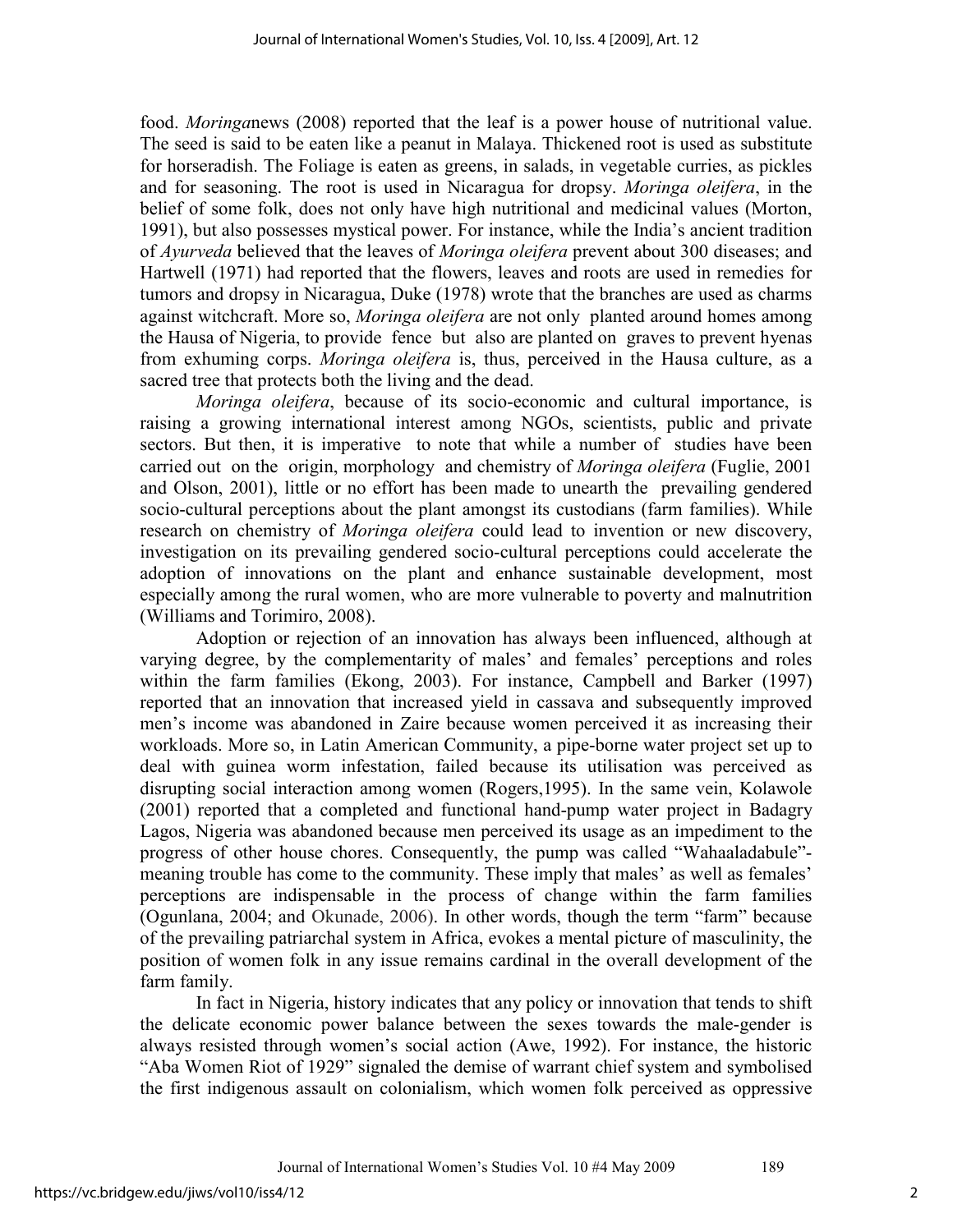(Martins,1988). Further, Martins (1988) wrote that "Ngwa North Women Riot of 1948" successfully entrenched the rejection of an innovation in palm oil processing that tended towards bringing male competitors into palm kernel business, which was hitherto known as women's exclusive trade. Similarly, the same innovation in palm oil processing was kicked out of Ibibio land in 1950 through the collective action of Ibibio women who like their Ngwa North counterparts perceived the new technology as a sheer ploy to take the bread from their mouth and destroy their means of livelihood into the bargain (Martins, 1988). Therefore, depicting feminine traits as "…weak, timid, passive…" (Macionis, 1996), most especially in Nigeria agricultural sector, where women had caused many revolutions and are currently involved in all stages of agricultural production, even in the traditionally tagged "men's job", is rather a misnomer. More so, the female-gender carries out a higher proportion of agricultural production in the nation's rural economy (Deji, 2008).

These invariably, underscore the need for proper documentation of women's as well as men's perceptions about any innovation, especially in the agrarian sector of developing economies, where female-gender through ardent of hard work is gradually but determinedly breaking the shackles of patriarchal system, which has been variously identified as the precursor for gender inequality and thus, the bane for human development (Williams and Torimiro, 2008). Accordingly, the prevailing perception of the sexes about an innovation in a given social system is the yard-stick for ascertaining its receptivity or hostility towards the new technology as well as its tools for managing the system's natural resources, which includes the genetic resources - the building blocks of biodiversity and agriculture.

Now that many research stations are replete with innovations on *Moringa oleifera*, which have qualified the plant as "The miracle tree" (Fuglie, 2001), there is therefore, the need for empirical investigation on the prevailing socio-cultural perceptions about the plant among the farm families, especially those in Southwest of Nigeria, where paucity of such information still holds sway (Torimiro *et al.*, 2007). The study thus, addressed the following research questions: Are there differences in the sexes' sociodemographics that could influence their perception about *Moringa oleifera*? Are there gendered differential gaps in their level of awareness, perception, propagation and willingness to adopt innovation on the plant? Do men and women face the same degree of constraints in their propagation of *Moringa oleifera*?

Accordingly, the paper, aimed at analysing the gendered socio-cultural perception about *Moringa oleifera* amongst farmers in Southwestern Nigeria. It specifically established the correlates of perception about the plant among the farmers; described the sociodemographics of the farmers by gender; examined the gender gaps in awareness, propagation, and perception of *Moringa oleifera*; compared the willingness of the male and female respondents to adopt innovation on *Moringa oleifera* and analysed the constraints associated with men's and women's propagation of *Moringa oleifera* vis-à-vis culture, land, finance and risk aversion.

#### **Conceptual framework**

Socio-cultural perceptions about *Moringa oleifera* embody the views, superstitions, religio-magico or religio-medico practices, and gendered differences on its propagation and utilisation amongst the rural folk. Gendered socio-cultural perception is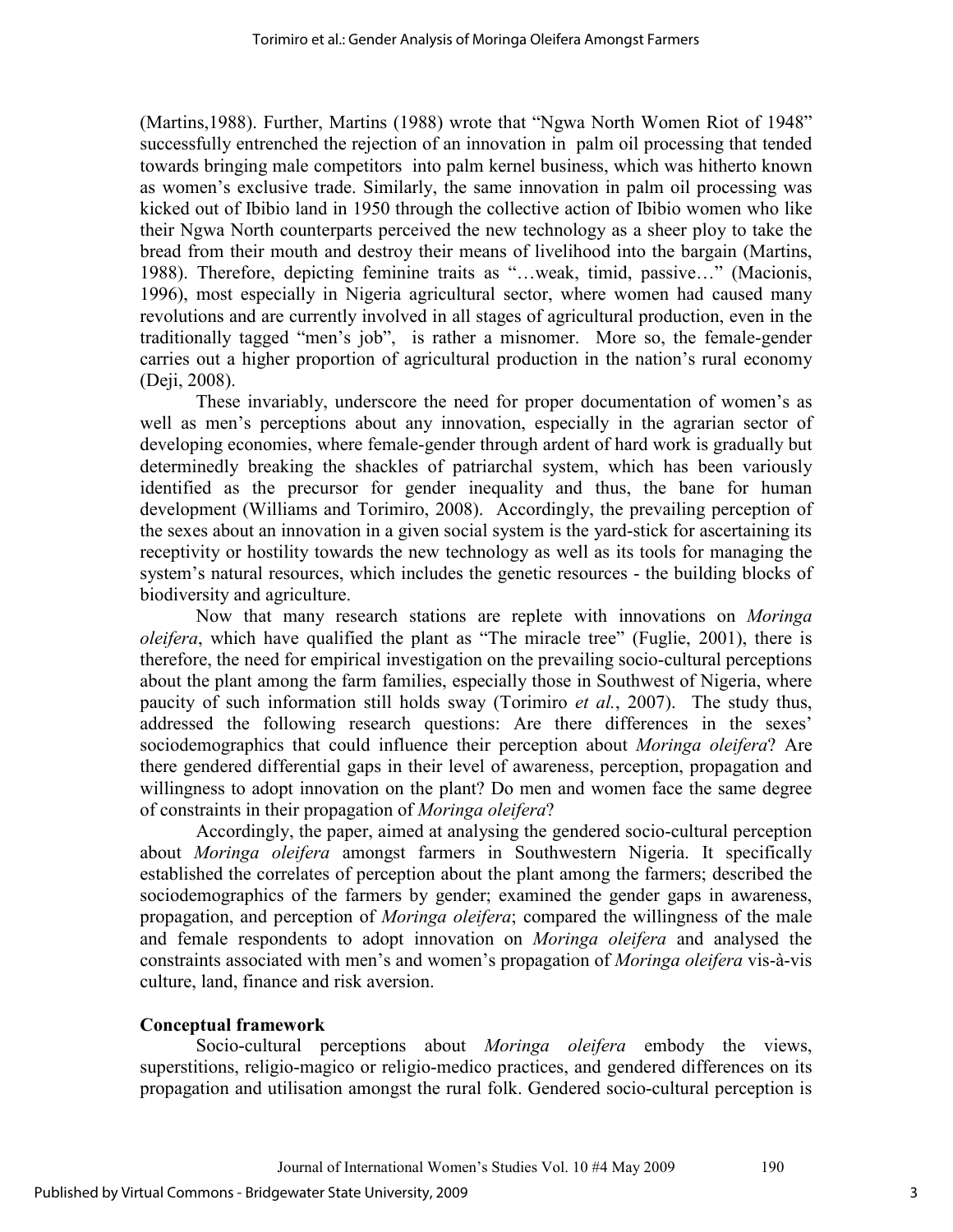understood to include the social construction of female and male embedded in the cultural set up of communities, which influence entitlements. Gender analysis refer to the variety of methods used to understand the relationships between men and women, their access to resources, their activities, and the constraints they face relative to each other, which provides information that recognises that gender, and its relationship with race, ethnicity, culture, class, age, disability, and/or other status, is important in understanding the different patterns of involvement, behaviour and activities that women and men have in economic, social and legal structures (Jiggins *et al*., 1997 and Torimiro *et al*., 2007). An analysis of gender relations provides information on the different conditions that woman and men face, and the different effects that policies and programmes may have on them because of their situations. Such information can inform and improve policies and programmes, and is essential in ensuring that the different needs of both women and men are met. This study, therefore, explored how socio-demographics, cultural beliefs, awareness, propagation and practices affect women's perceptions of *Moringa oleifera* in comparison to men's, particularly focusing on whether there were any variations. The study also explored whether women as well as men were comparatively constrained by factors like land, finance and risk aversion as well as the degree of impediment that culture offers to women's as compared to men's propagation of *Moringa oleifera*.

## **Methodology**

This study was conducted in the three states (Ekiti, Oyo and Osun) that were randomly selected out of the seven states in Southwest Nigeria by a team of scientists lead by two rural sociologists. These states are predominantly agrarian. The major agricultural produce in the Southwestern Nigeria, include: *Oryza sativa* (Rice), *Zea mays* ( Maize), *vigna sp* (Cowpea), *Manihot sp*.(Cassava), *Dioscorea sp.*(Yam), *musa sp.* (Plantain/ Banana), *Citrus sp. (*Orange), *Theobroma sp*.(Cocoa ), *Saccharium sp*.( Sugar cane), *Ananas sp* (Pineapple), *Carica sp*.(Pawpaw), Kola sp. (Kola nut), *Elaeis sp.* (Oil palm) (Odeyinka and Ajayi, 2004).

A snow-ball sampling technique was used to select equal number of male and female respondents in each of the three States. A total number of one hundred and twelve respondents (comprising fifty six for each of the genders) were selected and interviewed across the States. Pre-tested and validated structured interview schedule was used to elicit quantitative data from the respondents. The data collected were summarised using descriptive statistics such as mean, standard deviation, percentage and frequency distribution. Also, Pearson correlation and One-way-ANOVA test were used to make deductions.

## **Results and Discussion**

## *Sociodemographics*

Perception is the way people organize and interpret the world around them in order to give meaning to their surroundings. The interpretation and meaning an individual derives from a reality is a function many factors like personality, age, experience, and learning. Hence, the socio-demographics of a given subjects play a fundamental role in shaping their world views (Robles-de-la-torre and Hayward, 2001). Data presented in Table 1 showed the results of the selected sociodemographics of the respondents. The mean age of the male respondents was 54.20 years with a standard deviation of 9.70

4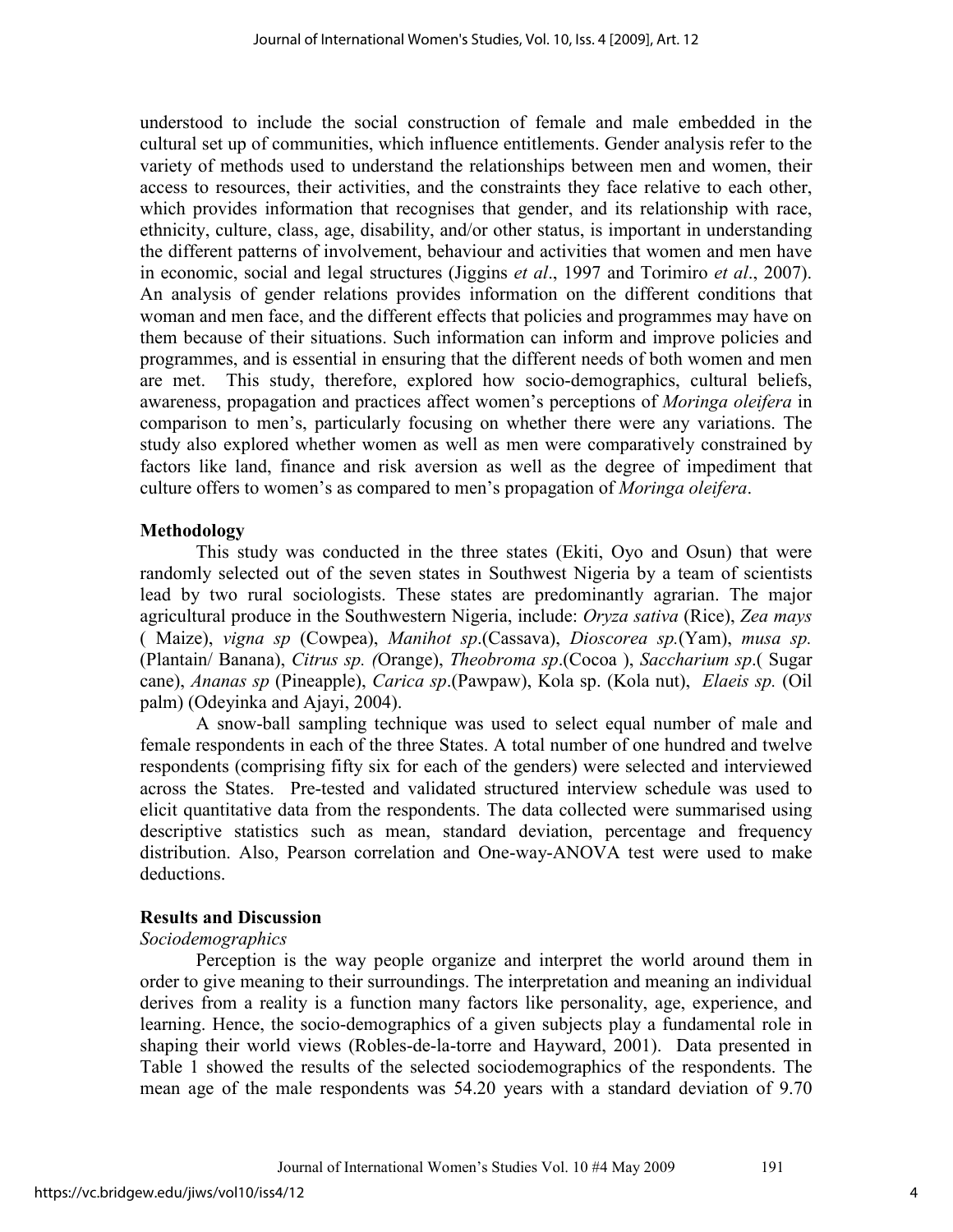while that of the female respondents was 47.10 years with a standard deviation of 9.40. About 1.80% and 8.90% of the male and female respondents were below the age of 35 years; just as 2.50% and 28.30% of the two categories, respectively, were between 35 and 45 years. The age distribution of the male respondents was as follows: 17.80 % was between 46 and 55years; 48.30 % was between 56 and 65 years, only about 7.10 % was older than 65 years. However, among the female respondents, 41.10% and 23.20 % were between 46 and 55, and between 56 and 65 years, respectively. But unlike the male respondents, none (0.0%) of the female respondents was in age bracket older than 65 years. This indicates that there were more young female farmer-respondents in the study area, which could be as a result of the prevailing socio-cultural practices that permit the married young men to migrate to cities with or without their wives, while the married young women are allowed to travel to cities with their husbands or they remain in the rural areas (Ekong, 2003). While the majority (53.60%) of the female respondents had no formal education, only about 37.50 % of the male respondents had no formal education. About 7.10 and 3.60 % of the male and female respondents, respectively, had adult education. Also, about 14.30% and 12.50 % of the male and female respondents had incomplete primary education. About 21.40 and 17.90 % of the two categories had complete primary education; just as 5.40 and 7.10 % of the male and female respondents had incomplete secondary education. About 10.70% and 5.50 % of the male and female respondents had complete secondary education. However, while 3.60% of the male respondents had university education, none (0.0 %) of the female respondents had university education. This indicates a gender gap in formal education, which could be as a result of early marriage and teenage pregnancy that have been identified as the bane of girl child education in sub Saharan Africa (UNICEF, 2003, and Torimiro *et al*., 2008).

About 76.80% and 87.50 % of the male and female respondents were Christians, while 23.20% and 10.70 % of the male and female respondents were Muslims. Only about 1.80 % of the female respondents were traditionalists. The mean house size of the male respondents was 7.0 with a standard deviation of 0.34 while that of the female respondents was 5.0 with a standard deviation of 0.20. Also the data showed that the majority (77.40 %) of the female respondents had household size ranging between 1 and 6, while only 44.60 % of the male respondents had household size ranging between 1 and 6. However, while many (53.60 %) of the male respondents had household size between 7 and 13, only few (22.60 %) of the female respondents had household of the same size. More so, while none  $(0.0 \%)$  of the female respondents had household size between 14 and above, 1.80 % of the male respondents had household size between 14 and above. Possession of a larger household size by the male respondents relative to their female counterparts may not be unconnected with polygyny and polyandary, which are considered as value and vice, respectively, in the study area. In Africa, members of households form part of the labour force (Torimiro *et al*., 2003), therefore, the size of male respondents' labour force would be greater than that of their female counterparts. The majorities (92.90% and 91.90%, respectively) of male and female respondents were married, just as 8.90% and 9.10% of the two categories were widowers and widows, respectively. This indicates that there were more widows than widowers in the study area, which could be a reflection of life expectancy that is 46 and 48 years for males and females, respectively (FOS, 2004). Moreover, within the African cultural context, the essence of marriage is procreation. In fact, in Nigeria, marriage is only consummated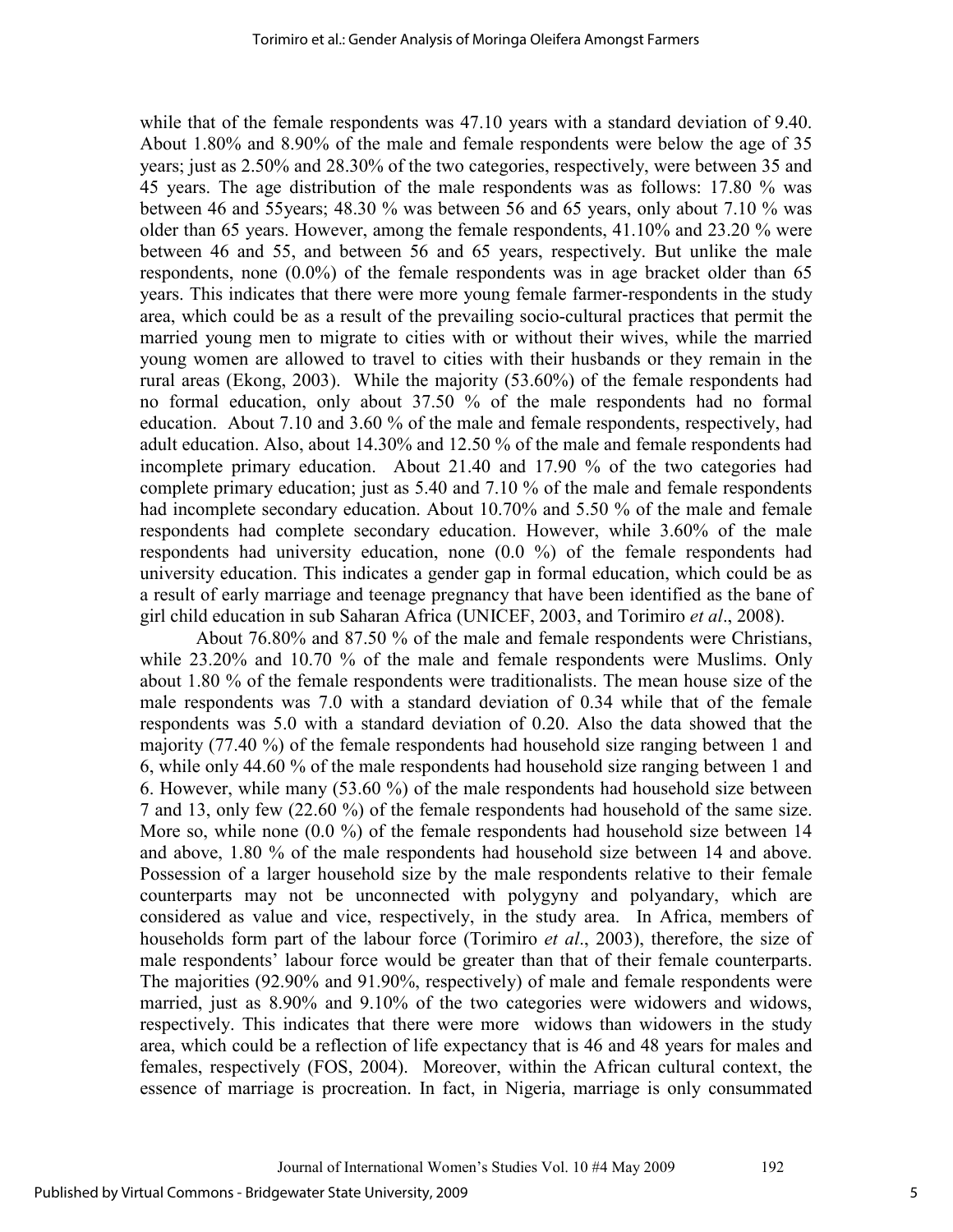after a woman has given birth (Jibowo, 2000). Hence, women are considered unfit for marriage after menopause, consequently, widows who have passed menopause find it difficult to remarry, however, there is no age limit for men, so, widowers easily remarry (Ekong, 2003). These imply that there are both cultural (polyandry) and natural (menopause) factors that entrenched gender inequality in household size and subsequently in labour force in the study area. About 16.10% and 48.10% of the male and female respondents had animal rearing as occupation, just as 98.10% and 51.80 % had crop farming as their major occupation. It implies, therefore, that most of the male respondents relative to their female counterparts were more involved in crop farming. This agrees with the findings of Sumberg and Mark (1985) and Torimiro et al. (2003). The traditional land tenure system, which vests authority of land ownership in men (Ekong, 2003) could, perhaps, accounts for more male respondents involving in crop farming.

With regard to sources of information on *Moringa oleifera*, about 20.70% and 41.0 % of the male and female respondents, respectively, indicated that their parents were their first source of information; 17.90% and 10.70% of the male and female categories claimed that friends were their first source of information. However, while the majority (51.0 %) of the male respondents agreed that extension agents were their first source of information, only about 1.80 % of the female respondents indicated extension agents as their first source of information. The provision of information on *Moringa oleifera* by extension agents to more male respondents relative to their female counterparts seemed to have betrayed the current emphasis on gender sensitivity in extension delivery and services in Nigeria (Jiggins *et al*., 1997; and Torimiro *et al*., 2007).

The income of the subjects is expressed in Naira  $(A - a)$  symbol of Nigerian currency, USD\$1 =  $\frac{N}{4}$ 145.2). The mean income per annum of the male respondents was  $\overline{N}$ 155, 082.00 with a standard deviation of 6966.12 while that of the female respondents was  $\overline{N}$  115, 937.50 with a standard deviation of 13,408. While 91.0 % of the male respondents had annual income greater than  $\cancel{ }$  4 280, 000.00, only 1.8 % of the female respondents had annual income greater this range. The difference between the males' and the females' average incomes reflects the age-long gender inequality in the farming sector. Worst still, the standard deviation  $(\frac{N}{13}, 408)$  of women income is twice that of their men counterparts  $(A \mid 6, 966.12)$ . This indicates a higher degree of income variation among the female respondents. These findings accentuate intersection theory, which states that while all women potentially experience oppression on the basis of gender, women are nevertheless, differentially oppressed by the varied intersections of other arrangements of social inequality (Collins,2000 ). Perhap, widowhood and illiteracy are the likely interlocking system, which has reshaped oppression among the female respondents.

## **Gender gaps in some selected variables**

Data in Table 2 revealed that 65.0% and 45.0 % of the male and female respondents were aware of *Moringa oleifera.* However, only 40.10% and 15.50 % of the male and female respondents, respectively, claimed to have planted *Moringa oleifera.*  With regard to the constraints in propagation of *Moringa oleifera*, while 49.0% of the female respondents identified cultural constraint, none (0.0 %) of their male counterparts was hindered by cultural constraints. Only about 12.50 % of the male respondents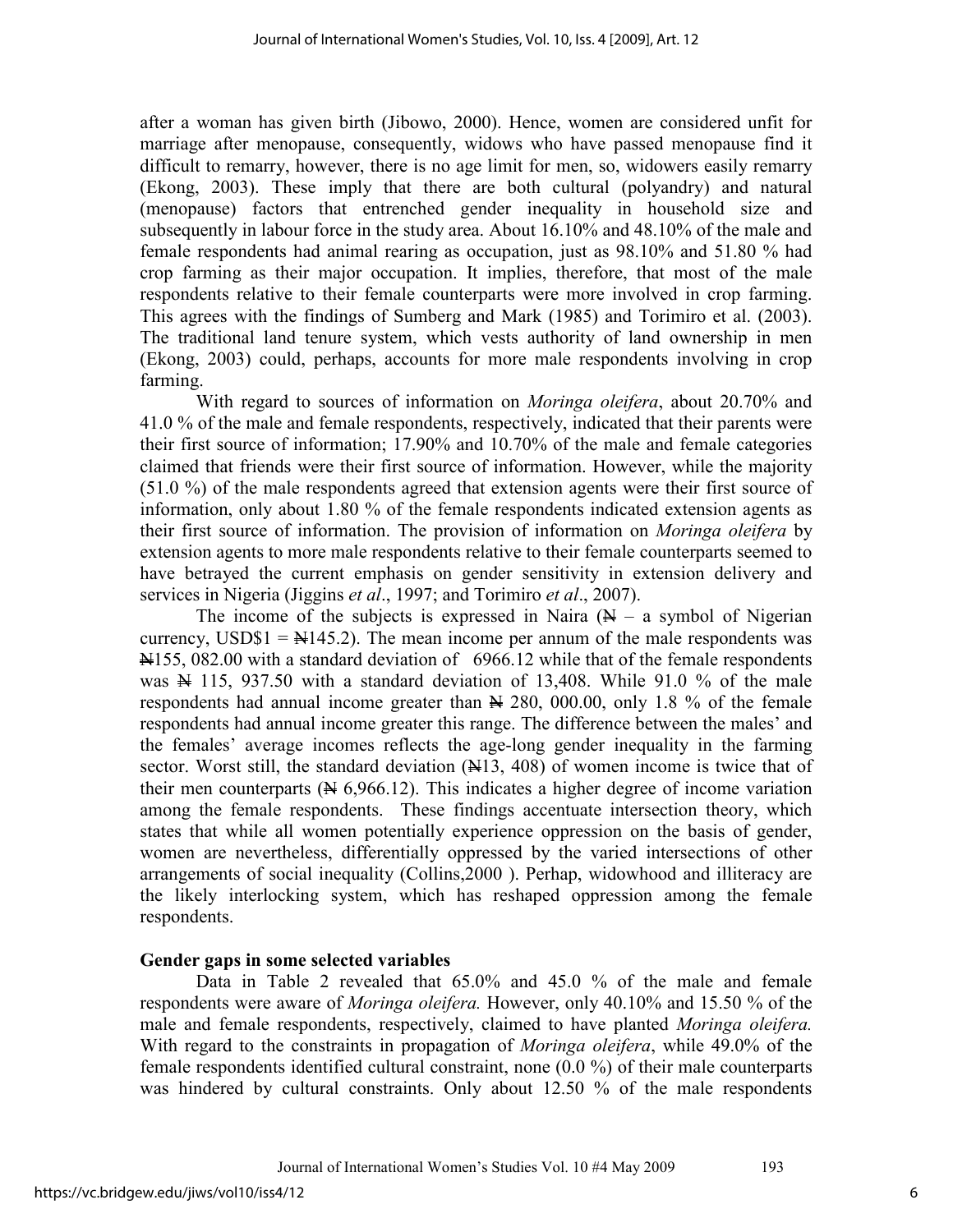claimed that insufficient land was a major obstacle to propagation of *Moringa oleifera*, however, majority (69.60 %) of the female respondents agreed that insufficient land was a major obstacle to *Moringa oleifera propagation*. The majorities (70.90% and 98.20%, respectively) of the male and female respondents, identified lack of finance as the major problem hindering propagation of *Moringa oleifera* in the study area. 3.60% and 29.10 % of the male and female respondents, respectively, claimed that risk aversion was their major constraint in propagation of *Moringa oleifera*. While 94.40% of the male respondents claimed to be willing to adopt innovation on *Moringa oleifera*, only about 23.6% of the female respondents indicated readiness to adopt innovation on *Moringa oleifera*. These indicate that gender gaps exist in awareness, propagation, constraints to propagation and adoption of innovation on *Moringa oleifera.* The causes of these gender gaps have too often been linked to the biologically determined differences between females and males, and, therefore, perceived to be "natural" and unchangeable. But worthy of note is the fact that the biological differences between females and males are constant and universal, whereas the gender gaps differ between cultures and change over time. Accordingly, rather than being anchored in human biology, gender gaps are caused by social structures. For instance, the gender gap that exists in risk aversion could be a reflection of the gender gap in formal education, as Kolawole (2001) had reported a significant but negative relationship between risk aversion and formal education in the study area. Therefore, the gender gaps in awareness, propagation, constraints to propagation and adoption of innovation on *Moringa oleifera* cannot be a product of the differences in anatomical configurations of men and women, but rather an index of some socio-politico-cultural structures, which give undue advantages to males over their female counterparts.

## **Respondents' perception of Moringa oleifera**

Data presented in Table 3 showed ten perceptional statements, which were validated and presented to the respondents for their responses against a likert scale ranging from strongly agree to strongly disagree. 60.0% and 20.0% of the male and female respondents, respectively, strongly agreed that *Moringa oleifera* is of great economic importance. While about 58.0 % of the male respondents strongly agreed that *Moringa oleifera* is of great cultural value to the community, only 1.8 % of the female respondents strongly agreed that *Moringa oleifera* is of great cultural value to the community. Majority (57.0 %) of the male respondents strongly agreed that farmers in the community will adopt innovation on *Moringa oleifera* if introduced into the community. The majority (56.0 %) of the female respondents were, however, undecided that farmers in the community will adopt innovation on *Moringa oleifera* if introduced into the community. The perceptional mean scores for male and female respondents were 40.50 and 26.80, respectively. The study also revealed that 23.40% and 5.40 % of the male and female respondents had favourable perception; just as 64.0% and 65.0% had indifferent perception of *Moringa oleifera* but 22.60% and 22.90 % of the two categories, had unfavourable perception of *Moringa oleifera*.

## **Correlates of perception of Moringa oleifera**

Data presented in Table 4 showed that at  $p < 0.05$  level of significance, income (r  $= 0.384$ ), awareness (r = 0.330) and propagation (r = 0.285) had positive and significant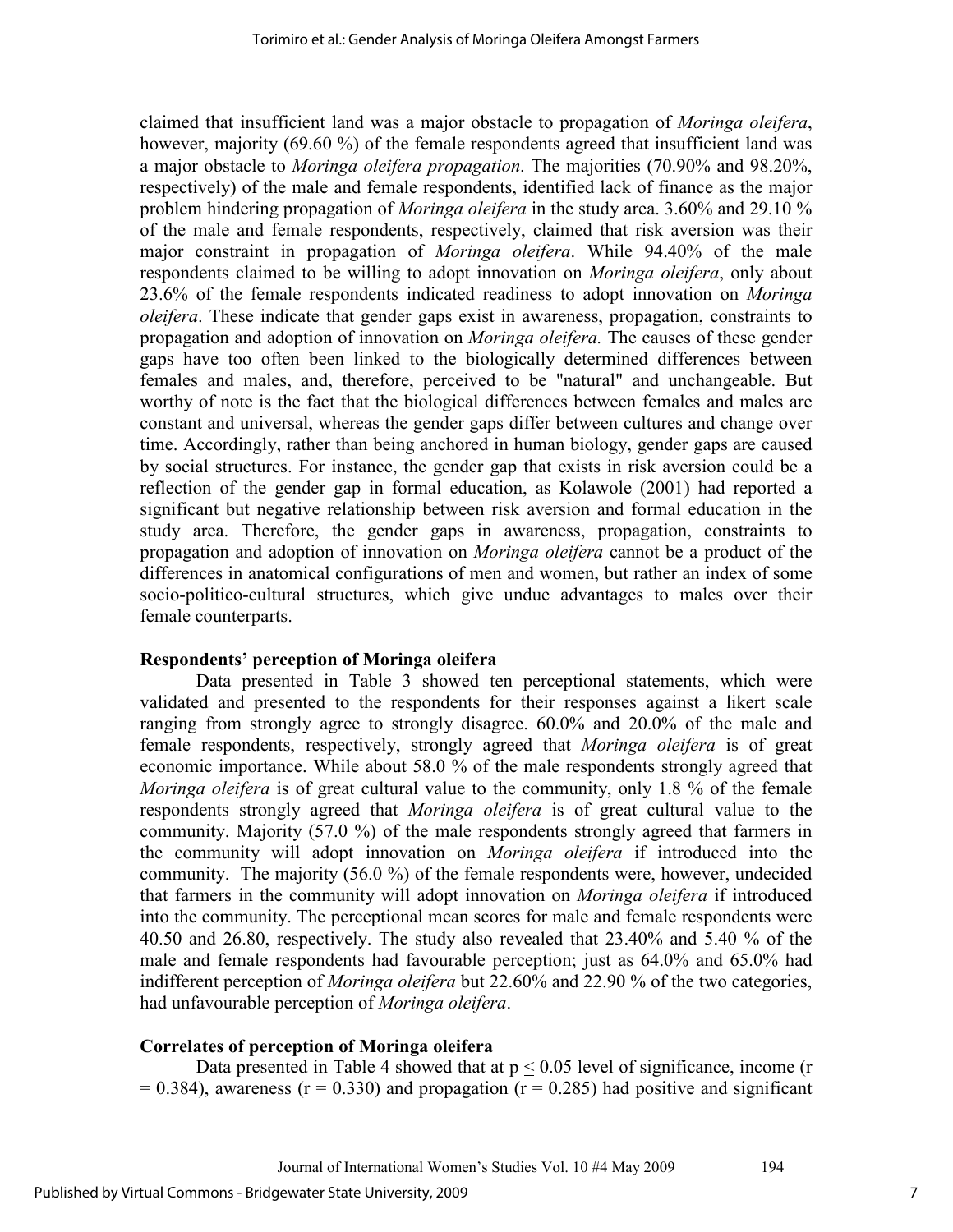relationship with perception of *Moringa oleifera*. These imply that if the levels of income, awareness and propagation are raised, the farmers' perception of *Moringa oleifera* would be favourably increased. Age  $(r = -0.264)$  had significant but negative relationship with perception of *Moringa oleifera.* ANOVA result revealed that at p < 0.05 level of significance, there were significance differences between male and female respondents' levels of awareness ( $F = 6.29$ ), propagation ( $F = 15.56$ ), willingness to adopt innovation on *Moringa oleifera* (F = 12.61), and perception on *Moringa oleifera* (F = 11.34). Therefore, the gender gaps observed in the level of awareness, propagation and perception of *Moringa oleifera* were statistically significant.

#### **Conclusion and recommendation**

The mean age of the male respondents was 54.20 years with a standard deviation of 9.70 while that of the female respondents was 47.10 years with a standard deviation of 9.40. The difference between the males' and the females' average incomes reflects the age-long gender inequality in the farming sector while the standard deviation of women income, which was twice that of their men counterparts indicates a higher degree of income variation among the female respondents. Widowhood and illiteracy were the likely interlocking system, which has reshaped oppression among the female respondents. More so, greater number of men was willing to adopt innovation on *Moringa oleifera* in the study area than women. The number of male respondents, who had favourable sociocultural perception of *Moringa oleifera,* was about four times that of the female respondents who had the same perception about *Moringa oleifera.* Statistically, significant gender gaps or inequalities were found in the level of awareness, perception and propagation of *Moringa oleifera*. Economic constraints and socio-politico-cultural dynamics like financial constraint and land tenure system, respectively, amongst others, were identified as the bane of favourable socio-cultural perception, especially amongst the female respondents. These apparent gender inequalities and vectors of oppression (widowhood and illiteracy) amongst the farm family could jeopardise the adoption of the current innovations on *Moringa oleifera*. These, therefore, underscore the need for putting in place adequate measures to accelerate the elimination of the observed "matrix of domination" (widowhood and illiteracy) as well as the identified gender inequalities. Also, the generated innovations should be properly screened to ensure that they do not upset the delicate economic power balance between men and women in the farming sector or widen the gender inequalities or create other vectors of oppression. So, policies that encourage women's literacy as well as access to innovations and farm labour, most especially amongst the widows are indispensable in enhancing socio-cultural perceptions and adoption of innovation as well as propagation of *Moringa oleifera* for sustainable development in Southwest Nigeria.

## **Appendix**

## **References**

Awe, B. *Nigerian Women in Historical Perspective*. Ibadan: Sancove/Bookcraft. 1992 Campbell, D. A., and Barker, C. "Selecting Appropriate Content and Methods in Programme Delivery". *Improving Agricultural Extension a Reference Manual.*

Journal of International Women's Studies Vol. 10 #4 May 2009 195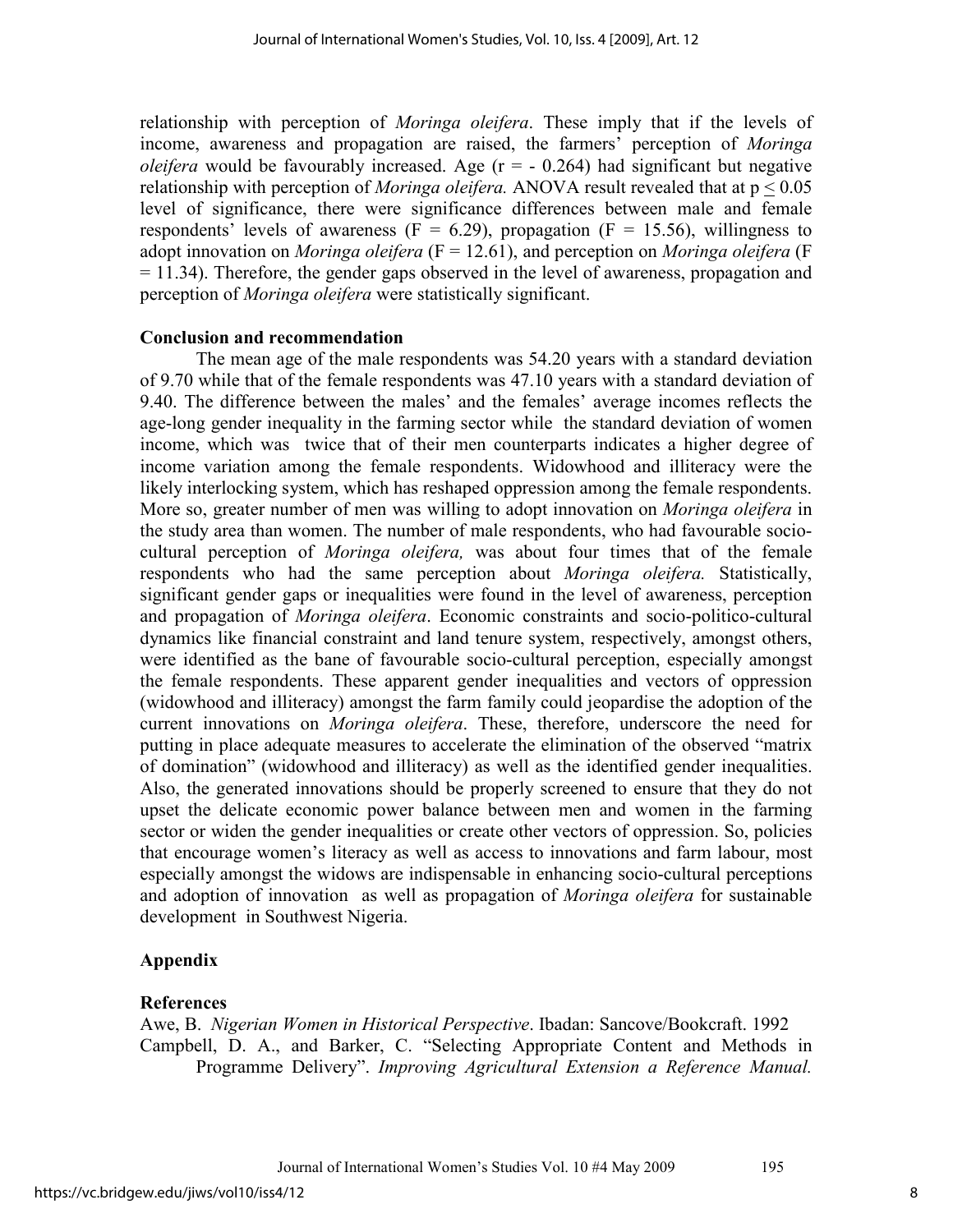Ed. E. B. Swanson. R. P. Bentz and A. J. Sofronko. Rome: Food and Agricultural Organization, 1997. 68 - 75.

Collins, P. H. *Black Feminist Thought (2nd ED.)*. New York & London: Routledge, 2000.

- Deji,O. F. "Rural Women Development and Agricultural Extension". *Agricultural Extension –A Comprehensive Treatise.* Ed. O. A. Akinyemiju and D.O. Torimiro. Lagos Ikeja: ABC Agricultural System LTD, 2008. 248 - 61.
- Duke, J.A. *The Quest for Tolerant Germplasm.* ASA Special Symposium 32, Crop Tolerance to Suboptimal Land Conditions. Am. Soc. Agron. Madison. June, 1978
- Ekong, E. E. *An Introduction to Rural Sociology, 2nd ED*. Uyo: Dove Educational Publishers, 2003
- FOS. *Indices of Social Development*. Federal Nigeria of Government Printer, 2004.
- Fuglie, J. L. Ed. *The Miracle Tree.* Senegal: CTA and CWS publication, 2001.
- Hartwell, J.L. *Plants used against cancer* a *Survey* (Lloydia) (1971).
- Jibowo, A. A. *Essentials of Rural Sociology*, Abeokuta: Sodipo Press, 2000.
- Jiggins, J. R., Samanta, K., and Olawoye, J. E. "Improving Women Farmers' Access to Extension Services". *Improving Agricultural Extension a Reference Manual.* Ed. E. B. Swanson. R. P. Bentz and A. J. Sofronko. Rome: Food and Agricultural Organization, 1997. 73 - 80.
- Kolawole, O. D. "Local Knowledge Utilization and Sustainable Rural Development in the 21st Century". *Indigenous Knowledge Developments Monitor* 9(2001): 13-23.
- *Moringa*news. Moringa network. <www.*Moringa*news.org Accessed on 4/9/2008.
- Odeyinka, S. M., and Ajayi, D. A. 'A Survey of Feedstuff for Goats in Osun State'. *Tropical Journal of Science* 7 (2004):161- 8.
- Macionis, J.J. *Society: The Basics, 3rd (ED.)*. New Jersey: Prentice Hall, 1996.
- Martin, S. M. *Palm Oil and Protest: An Economic History of the Ngwa Region.*
- Cambridge: University Press, 1988.
- Morton, J. F. "The Horseradish Tree, *Moringa Pterygosperma Moringaceae*: A Boon to Arid Lands?". *Economy Botany* 45(1991):318- 33.
- Ogunlana, E. A. "The Technology Adoption Behavior of Women Farmers: The Case of Alley Farming in Nigeria". *Renewable Agriculture and Food Systems* 19 (2004):57-65
- Okunade, E. O. "Factors Influencing Adoption of Improved Farm Practices
- Among Women Farmers in Osun State". *Journal of Human Ecology* 19(2006): 45- 9
- Olsom, E. M. "Introduction to the Moringa Family". *The Miracle Tree.* Ed, L. J. Fuglie, Senegal: CTA and CWS publication, 2001. 66-73.
- Robles-de-la-torre, G., and Hayward, V. "Force can Overcome Object Geometry in the Perception of Shape Through Active Touch". *The Nature* 412 (2001): 445–8
- Rogers, M. O. *Diffusion of Innovation (4th ED*.). New York: Free Press, 1995.
- Sumberg, E., and Mark, S. O. "Village Production of West African Dwarf Goats and Sheep in Nigeria". *Tropical Animal Health Production* 17(1985):135- 40*.*
- Torimiro, D. O., Okorie, V. O., Adisa, B. O., and Famuyiwa, B. S. "Farm Youth and Usage of HIV/AIDS Prevention Strategies: Implication for Food Security in Nigeria". *Food, Health and Environmental Issues in Developing Countries: The Nigerian Situation.* Ed. O. C. Adebooye, K. A. Taiwo, and A. A. Fatufe. Germany: Cuvillier Verlag, 2008. 361 – 370.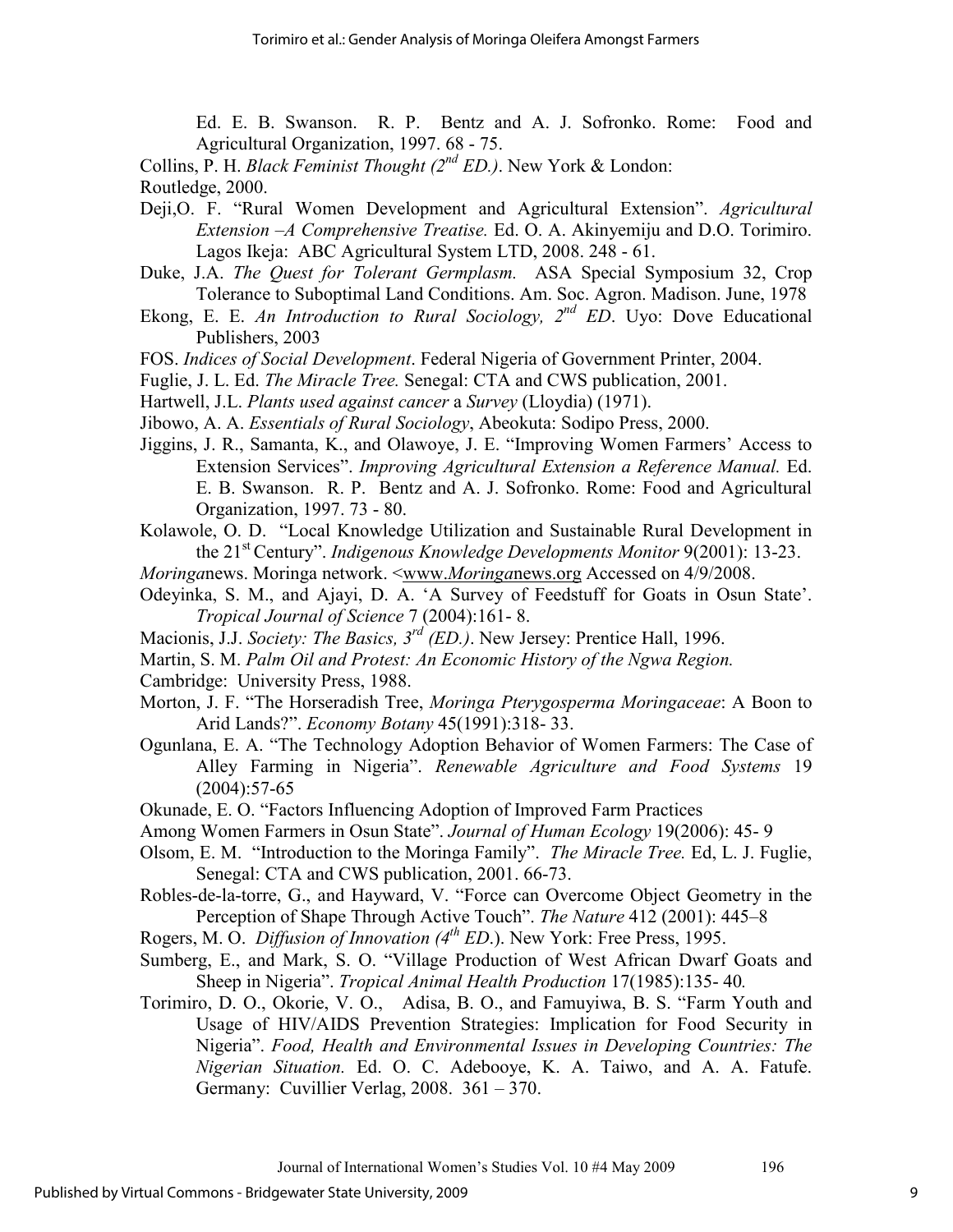Torimiro, D. O., Kolawole, O. D., and Okorie, V. O. 'In-school Farm Youth and ICT Usage: A Gender Analysis of Nigeria's Yoruba Communities'. *Journal of Youth Studies* 10(2007):143 – 54.

Torimiro, D. O., Dionco-Adetayo, E. A., and Okorie, V. O. ' Children and Involvement in Animal Rearing Activities: A Traditional Occupation for Sustainability of Nomadic Culture?'. *Early Child Development and Care* 173(2003): 185 – 192.

Verma, S .C., Banerji, R., Misra, G., and Nigam, S. K. 'Nutritional Value of *Moringa Oleifera*'. *The Current Science* 45(1976):769–74.

Williams, S. B., and Torimiro, D. O. "Issues of Gender Inequalities in Nigeria's Agrarian Transformation". *Agricultural Extension –A Comprehensive Treatise.* Ed. O. A. Akinyemiju and D.O. Torimiro. Lagos Ikeja: ABC Agricultural System LTD,  $2008. 262 - 78.$ 

#### **Table 1: Distribution of respondents according to their socio-economic characteristics** Males

Females

| Variable                 |      |                | Frequency |            | $\frac{0}{0}$ |                |      | Frequency  |
|--------------------------|------|----------------|-----------|------------|---------------|----------------|------|------------|
| $\overline{\frac{0}{0}}$ |      |                |           |            |               |                |      |            |
| Age                      |      |                |           |            |               |                |      |            |
| $<$ 35                   |      | $\mathbf{1}$   | 1.8       |            | 5             |                | 8.9  |            |
| 35-45                    |      |                |           |            | 14            |                | 25   | $X = 54.2$ |
| 16                       | 28.6 | $X = 47.1$     |           |            |               |                |      |            |
| $46 - 55$                |      | 10             | 17.8      | $Sd = 9.7$ |               | 23             |      | 41.1       |
| $Sd = 9.4$               |      |                |           |            |               |                |      |            |
| 56-65                    |      | 27             | 48.3      |            | 12            |                | 23.2 |            |
| > 65                     |      | $\overline{4}$ | 7.1       |            | 0.0           |                | 0.0  |            |
| <b>Total</b>             |      | 56             | 100       |            | 56            |                | 100  |            |
| <b>Education</b>         |      |                |           |            |               |                |      |            |
| No formal education      |      |                | 21        | 37.5       |               | 30             |      | 53.6       |
| Incomplete primary       |      |                | 08        | 14.3       |               | 12             |      | 21.4       |
| Complete primary         |      |                | 12        | 21.4       |               | 10             |      | 17.9       |
| Incomplete secondary     |      |                | 03        | 5.4        |               | $\overline{4}$ |      | 7.1        |
| Complete secondary       |      |                | 06        | 10.7       |               | $\overline{4}$ |      | 7.1        |
| University education     |      |                | 02        | 3.6        |               | $\mathbf{1}$   |      | 1.8        |
| <b>Total</b>             |      | 56             | 100       |            |               |                | 100  |            |
| <b>Religion</b>          |      |                |           |            |               |                |      |            |
| Christianity             |      | 43             | 76.8      |            | 49            |                | 87.5 |            |
| Islam                    |      | 13             | 23.2      |            | 6             |                | 10.7 |            |
| Traditional              |      |                | 0.0       | 0.0        |               | $\mathbf{1}$   |      | 1.80       |
| <b>Total</b>             |      | 56             | 100       |            | 56            |                | 100  |            |
| <b>Marital Status</b>    |      |                |           |            |               |                |      |            |
| Single                   |      | 0.0            | 0.0       |            | 0.0           |                | 0.0  |            |
| Married                  |      |                | 52        | 92.9       |               | 51             |      | 91.9       |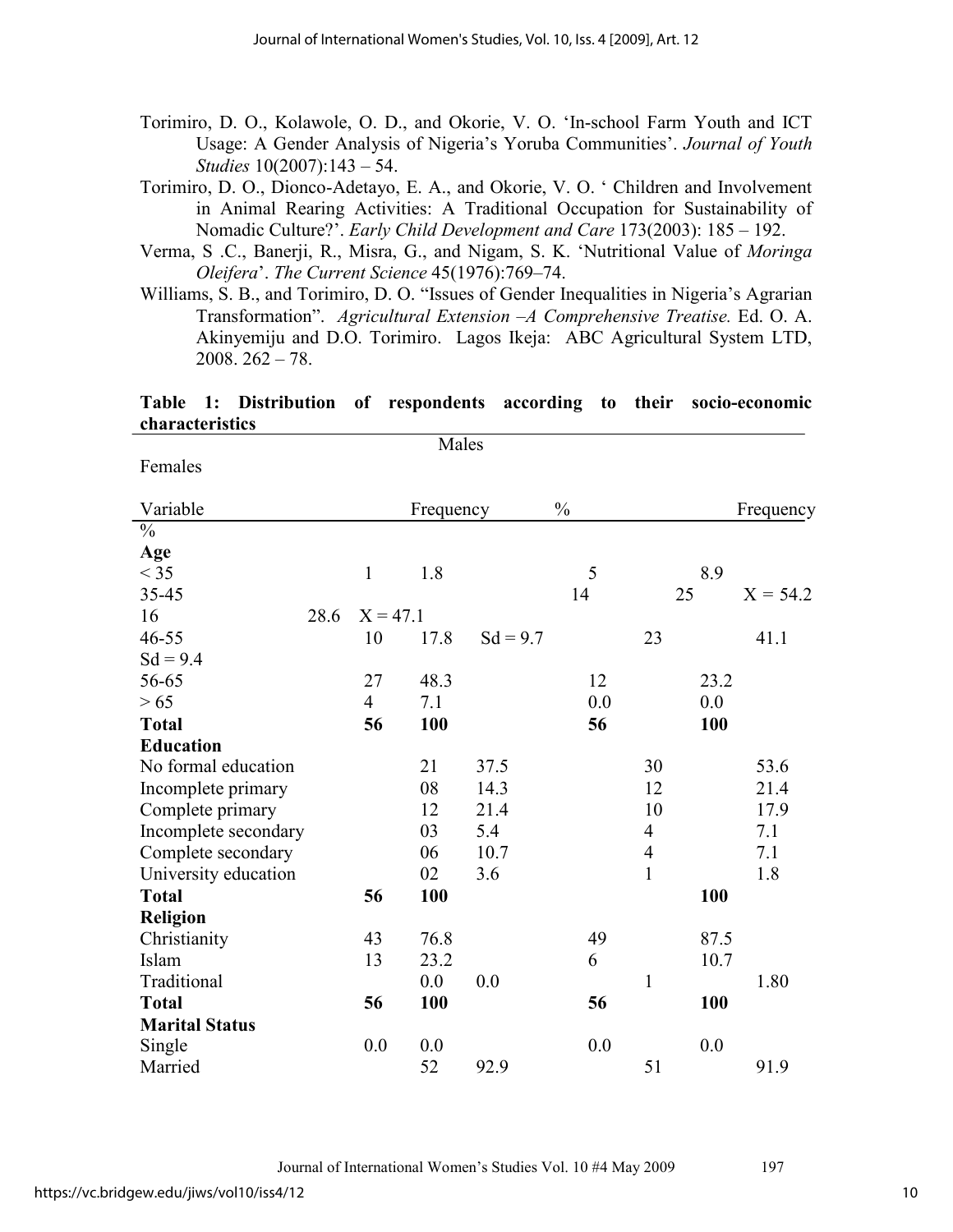| Widowed                            |              | $\overline{4}$ | 7.1                  |    | 5                |                | 8.1       |
|------------------------------------|--------------|----------------|----------------------|----|------------------|----------------|-----------|
| <b>Total</b>                       | 56           | 100            |                      | 56 |                  | 100            |           |
| <b>Household Size</b>              |              |                |                      |    |                  |                |           |
| $1 - 6$                            | 25           | 44.6           |                      | 43 |                  | 77.4           |           |
| $7 - 13$                           | 30           | 53.6           | $X = 6.9$            | 13 |                  | 22.6           | $X = 5.4$ |
| 14 and above                       | $\mathbf{1}$ | 1.8            | $Sd = 0.34$          |    | 0.0              |                | 0.0       |
| $Sd = 0.2$                         |              |                |                      |    |                  |                |           |
| <b>Total</b>                       | 56           | 100            |                      | 56 |                  | 100            |           |
| Occupation*                        |              |                |                      |    |                  |                |           |
| Mix farming                        | 56           | 100            |                      | 56 |                  | 100            |           |
| Non-farming enterprise             |              | $\mathbf{1}$   | 1.8                  |    | 23               |                | 41.1      |
| Income per annum in Naira**        |              |                |                      |    |                  |                |           |
| $<$ 20,000                         |              | 0.0            | 0.0                  |    | 0.0              |                | 0.0       |
|                                    |              |                |                      |    |                  |                |           |
| $20,000 - 60,000$                  |              | $\mathbf{1}$   | 1.8                  |    | $\boldsymbol{7}$ |                | 12.6      |
| $61,000 - 80,000$                  |              | 0.0            | 0.0<br>$X = 155,000$ |    |                  | $\overline{4}$ |           |
| 7.2 $X = 115,000$                  |              |                |                      |    |                  |                |           |
| $81,000 - 120,000$                 |              | 0.0            | $Sd = 6,966$<br>0.0  |    |                  | 22             |           |
| 39.6 $Sd = 13408$                  |              |                |                      |    |                  |                |           |
| $121,000 - 160,000$                |              | 0.0            | 0.0                  |    | 13               |                | 39.6      |
| $161,000 - 200,000$                |              | $\mathbf{1}$   | 1.8                  |    | $\tau$           |                | 12.6      |
|                                    |              |                |                      |    |                  |                |           |
| $201,000 - 240,000$                |              | 0.0            | 0.0                  |    | $\overline{2}$   |                | 3.6       |
| $241,000 - 280,000$                |              | 1              | 1.8                  |    | 0.0              |                | 0.0       |
| >280,000                           |              | 51             | 91                   |    | $\mathbf{1}$     |                | 1.8       |
| <b>Total</b>                       | 56           | 100            |                      | 56 |                  | 100            |           |
| <b>First Source of information</b> |              |                |                      |    |                  |                |           |
| Parents                            | 9            | 16.1           |                      | 6  |                  | 10.7           |           |
| <b>Fellow farmers</b>              |              | 10             | 17.9                 |    | 0.0              |                | 0.0       |
| Friends                            |              | 10             | 17.9                 |    | 6                |                | 10.7      |
|                                    |              |                |                      |    |                  |                |           |
| <b>Extension Agents</b>            |              | 27             | 48.2                 |    | $\mathbf{1}$     |                | 1.8       |
| No response                        | 0.0          | 0.0            |                      | 43 |                  | 60.7           |           |
| <b>Total</b>                       | 56           | 100            |                      | 56 |                  | 100            |           |

Source: Field Survey, 2007 \* Multiple responses,.

 $X = Mean$ ,  $Sd = Standard deviation$ , **\*\***  $N 145 = 1 US$ 

11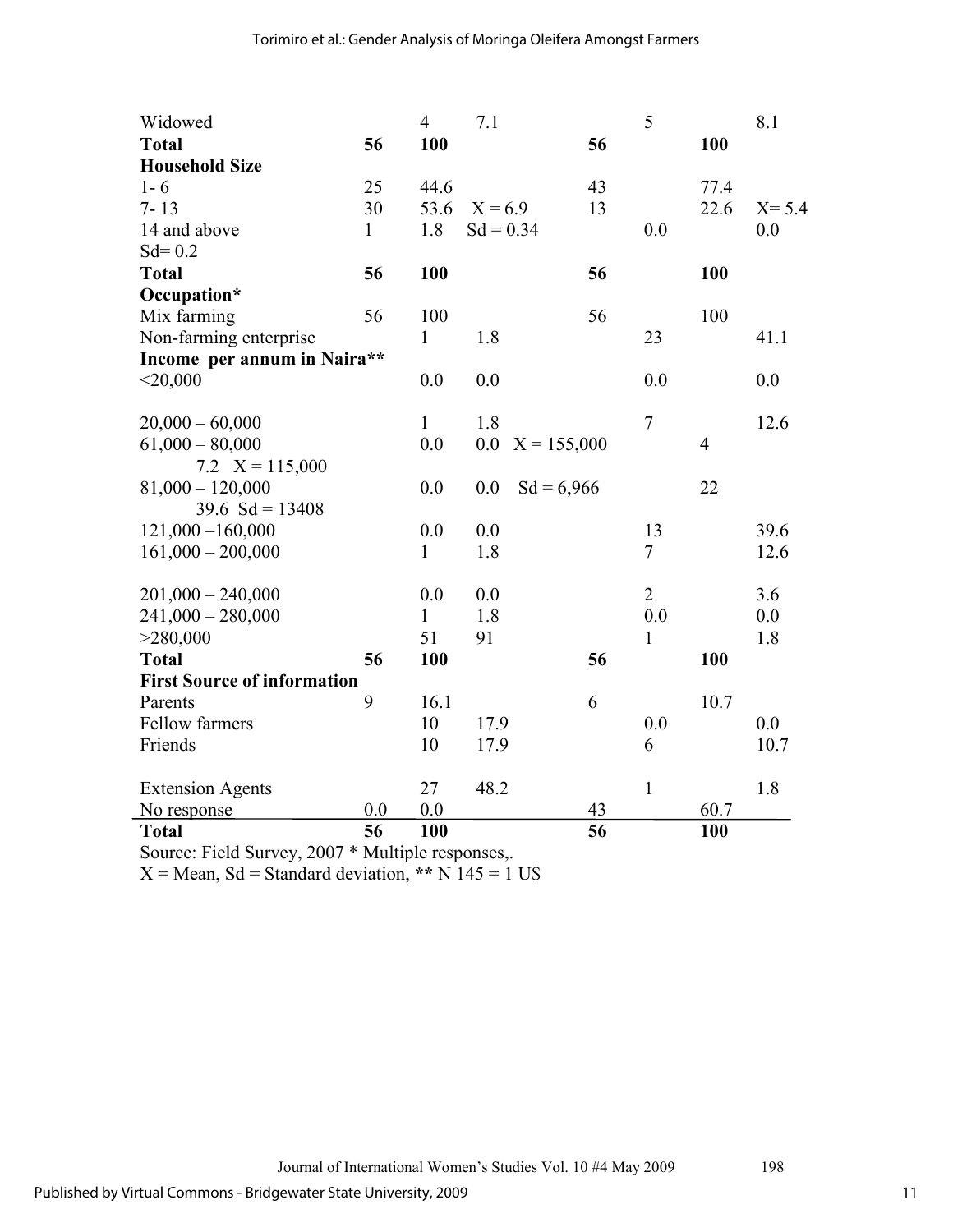|                               |                |    | <b>Males</b> |                  |              |   |            |           |
|-------------------------------|----------------|----|--------------|------------------|--------------|---|------------|-----------|
| Females                       |                |    |              |                  |              |   |            |           |
| Variables<br><sup>%</sup> age |                |    | Frequency    | <sup>%</sup> age |              |   |            | Frequency |
| Awareness                     |                |    |              |                  |              |   |            |           |
| Yes                           | 36             |    | 65           |                  | 25           |   | 45         |           |
| N <sub>o</sub>                | 20             |    | 35           |                  | 31           |   | 55         |           |
| <b>Total</b>                  | 56             |    | <b>100</b>   |                  | <b>100</b>   |   | <b>100</b> |           |
| Propagation                   |                |    |              |                  |              |   |            |           |
| Yes                           | 23             |    | 40.1         |                  | 9            |   | 15.5       |           |
| N <sub>o</sub>                | 33             |    | 59.9         |                  | 47           |   | 84.5       |           |
| <b>Total</b>                  | 56             |    | 100          |                  | 100          |   | 100        |           |
| <b>Cultural constraints</b>   |                |    |              |                  |              |   |            |           |
| Yes                           | 00             |    | 00           |                  | 27           |   | 48         |           |
| N <sub>o</sub>                | 56             |    | 100          |                  | 29           |   | 52         |           |
| <b>Total</b>                  | 56             |    | 100          |                  | 100          |   | 100        |           |
| <b>Land constraints</b>       |                |    |              |                  |              |   |            |           |
| Yes                           | 07             |    | 12.5         |                  | 39           |   | 69.6       |           |
| N <sub>0</sub>                | 49             |    | 81.5         |                  | 17           |   | 30.4       |           |
| <b>Total</b>                  | 56             |    | 100          |                  | 100          |   | 100        |           |
| <b>Financial constraints</b>  |                |    |              |                  |              |   |            |           |
| Yes                           | 39             |    | 70.1         |                  | 55           |   | 98.2       |           |
| N <sub>0</sub>                | 17             |    | 29.9         |                  | $\mathbf{1}$ |   | 1.8        |           |
| <b>Total</b>                  | 56             |    | 100          |                  | 100          |   | <b>100</b> |           |
| <b>Risk aversion</b>          |                |    |              |                  |              |   |            |           |
| Yes                           | 54             |    | 3.6          |                  | 16           |   | 29.1       |           |
| N <sub>o</sub>                | 02             |    | 96.4         |                  | 40           |   | 3.6        |           |
| <b>Total</b>                  | 56             |    | <b>100</b>   |                  | 100          |   | <b>100</b> |           |
| <b>Adoption of innovation</b> |                |    |              |                  |              |   |            |           |
| Yes                           | 53             |    | 94.4         |                  | 13           |   | 23.4       |           |
| N <sub>0</sub>                | 03             |    | 5.6          |                  | 43           |   | 72.6       |           |
| <b>Total</b>                  | 56             |    | <b>100</b>   |                  | <b>100</b>   |   | <b>100</b> |           |
| Perception                    |                |    |              |                  |              |   |            |           |
| Favourable                    |                | 13 |              | 23.4             |              | 3 |            | 5.4       |
| Indifference                  | 36             |    | 64           |                  | 36           |   | 65         |           |
| Unfavourable                  | $\overline{7}$ |    | 22.6         |                  | 17           |   | 29.6       |           |
| <b>Total</b>                  | 56             |    | 100          |                  | 100          |   | 100        |           |

## **Table 2; Gender gaps in some selected variables**

Field Survey, 2007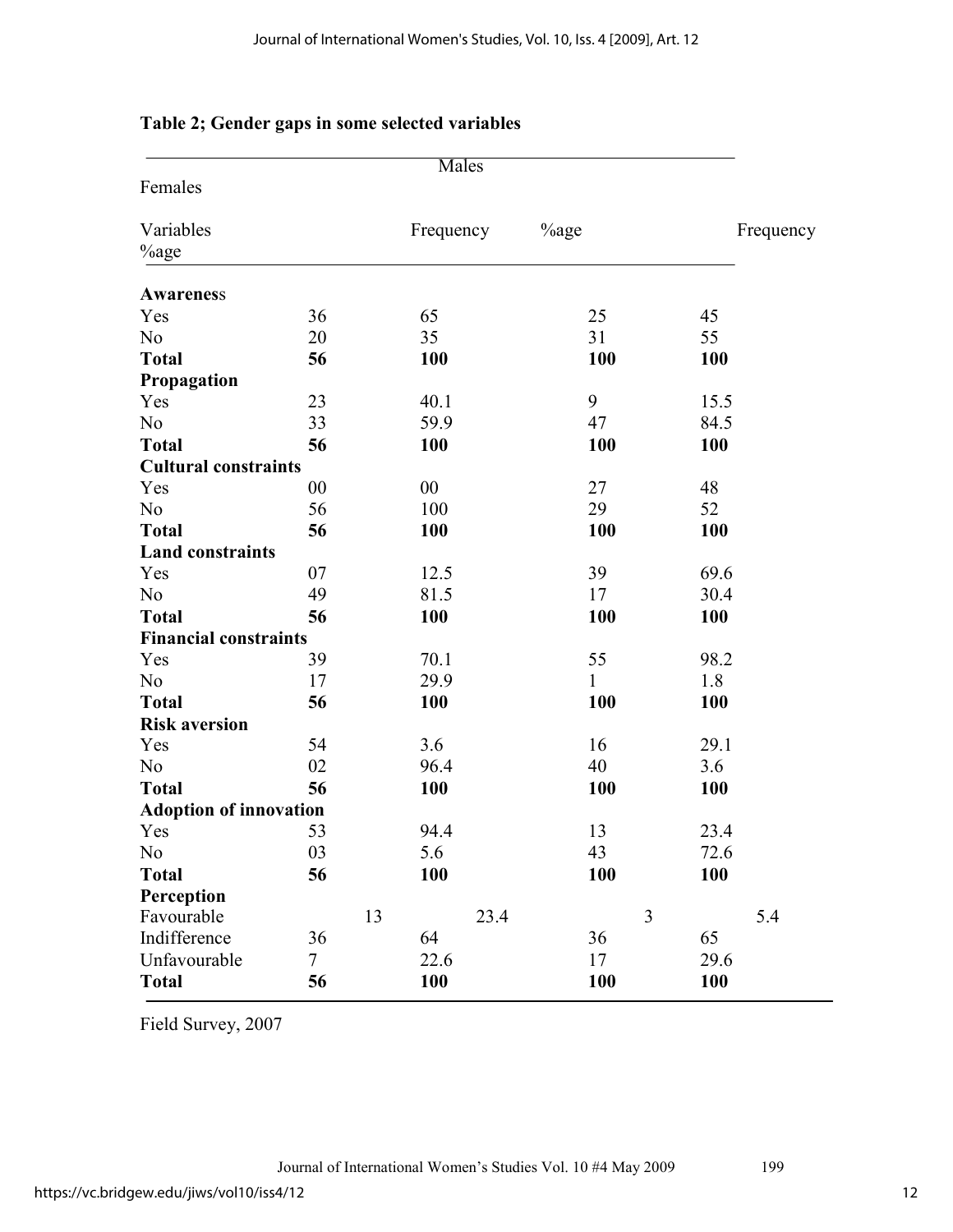| S.A                    | A                | U                                | Perceptional Statements on Moringa oleifera<br>D                                                                         | <b>SD</b>        |        | Male                                       |                  | S.A A                    |                  | <b>Female</b><br>U<br>D                    | <b>SD</b>        |
|------------------------|------------------|----------------------------------|--------------------------------------------------------------------------------------------------------------------------|------------------|--------|--------------------------------------------|------------------|--------------------------|------------------|--------------------------------------------|------------------|
| $\overline{0}$         | $\mathfrak{Z}$   | 17                               | 1- There is nothing special about the crop<br>22                                                                         | 14               |        |                                            | $\overline{3}$   |                          | 2                | 42<br>$\overline{2}$                       | $\tau$           |
|                        |                  |                                  |                                                                                                                          |                  | (5.4)  |                                            |                  |                          |                  | $(3.6)$ $(75.0)$ $(3.6)$ $(12.5)$ $(0.0)$  | (5.4)            |
| $\overline{0}$         | $\theta$         | $(30.7)$ $(39.3)$ $(25.0)$<br>14 | 2- The crop is very dangerous<br>31                                                                                      | 11               |        |                                            |                  | $\boldsymbol{0}$         | $\boldsymbol{0}$ | 5<br>38                                    | 13               |
|                        |                  |                                  |                                                                                                                          |                  |        |                                            |                  | (0.0)                    | (0.0)            | (69.1)                                     | (9.1)            |
| (21.8)<br>$\mathbf{0}$ | 3                | 23                               | $(0.0)$ $(0.0)$ $(25)$ $(55.4)$<br>3+ The crop is of great economic importance<br>30                                     | $\boldsymbol{0}$ | (19.6) |                                            |                  | 54                       | $\mathbf{0}$     | 2<br>$\boldsymbol{0}$                      | $\overline{0}$   |
|                        |                  |                                  |                                                                                                                          |                  |        |                                            |                  | $(95.4)$ $(0.0)$ $(3.6)$ |                  | (0.0)                                      | (0.0)            |
| $\theta$               | 2                | $\overline{1}$                   | $(0.0)$ $(5.4)$ $(41.4)$ $(54.0)$ $(0.0)$<br>4- We can not plant the crop in our community<br>42                         | 11               |        |                                            |                  | $\boldsymbol{0}$         | $\boldsymbol{0}$ | 19<br>29                                   | 8                |
|                        |                  |                                  |                                                                                                                          |                  |        |                                            |                  | (0.0)                    |                  | $(0.0)$ $(33.9)$                           | (51.8)           |
| $\theta$               | $\boldsymbol{0}$ | $\overline{4}$                   | $(14.3)$ $(0.0)$ $(3.6)$ $(1.8)$ $(75.0)$ $(19.6)$<br>5- The crop will be too expensive to plant in our village 20<br>36 | 11               |        |                                            |                  |                          | $\boldsymbol{0}$ | 30<br>6                                    | $\mathbf{0}$     |
|                        |                  |                                  |                                                                                                                          |                  |        |                                            |                  |                          |                  | $(36.0)$ $(0.0)$ $(54.0)$ $(10.0)$ $(0.0)$ | (0.0)            |
| $\overline{0}$         | 3                | 23                               | $(0.0)$ $(7.2)$ $(65.3)$ $(19.6)$<br>6+The crop is of great cultural value in our community 50 6<br>30                   | $\overline{0}$   |        |                                            |                  |                          |                  | $\boldsymbol{0}$<br>$\overline{0}$         | $\mathbf{0}$     |
|                        |                  |                                  |                                                                                                                          |                  |        | $(90.0)$ $(10.0)$ $(0.0)$ $(0.0)$          |                  |                          | (0.0)            | (0.0)                                      | (5.4)            |
| 1                      | 5                | $(41.4)$ $(54.0)$ $(0.0)$<br>25  | 7+ The crop has medicinal value<br>24                                                                                    | 1                |        |                                            | 45               | 10                       | $\mathbf{1}$     | $\boldsymbol{0}$                           | $\overline{0}$   |
|                        |                  |                                  |                                                                                                                          |                  |        |                                            |                  | $(80.2)$ $(18)$ $(1.8)$  |                  | (0.0)                                      | (0.0)            |
|                        | $\overline{2}$   | $\mathbf{1}$                     | $(1.8)$ $(9.0)$ $(45.0)$ $(43.0)$ $(1.8)$<br>8- The crop is of no value at all<br>42                                     |                  |        |                                            |                  | $3 \quad 0$              | $\boldsymbol{0}$ | $\boldsymbol{0}$                           | 53               |
| $\theta$               |                  |                                  |                                                                                                                          | 11               |        | $(5.4)$ $(0.0)$ $(0.0)$ $(0.0)$ $(50.6)$   |                  |                          |                  | (0.0)                                      | (3.6)            |
| (1.8)                  |                  | $(75.0)$ $(19.6)$                | 9- Farmers in this community will never plant the crop $\theta$                                                          |                  |        |                                            |                  |                          | $\overline{0}$   | 29<br>19                                   | 8                |
| $\theta$               | 30               | 23                               | 3                                                                                                                        | $\overline{0}$   |        | $(0.0)$ $(0.0)$ $(33.9)$ $(51.8)$ $(14.3)$ |                  |                          |                  |                                            | $(0.0)$ $(54.0)$ |
| Moringa oleifera       |                  | $(41.4)$ $(5.4)$ $(0.0)$         | 10+ Farmers in our community will adopt innovation on                                                                    |                  |        | 54                                         | $\boldsymbol{0}$ | 2                        | $\boldsymbol{0}$ | $\boldsymbol{0}$                           | $\overline{0}$   |
| 3                      | 23               | 30                               | $\boldsymbol{0}$                                                                                                         |                  |        |                                            |                  |                          |                  |                                            |                  |

**Table 3: Distribution of respondents according to their perception of Moringa** *oleifera*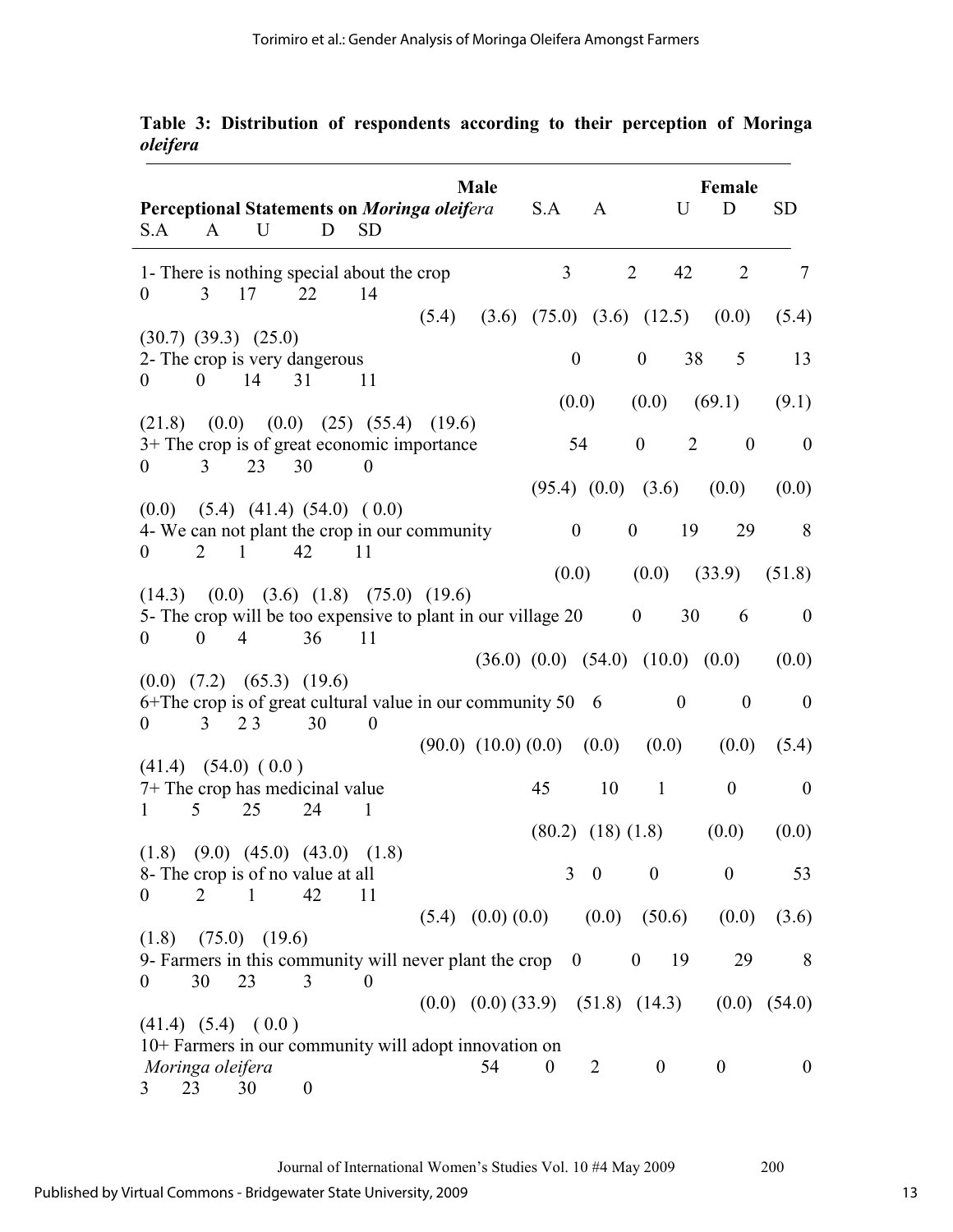$(95.4)$   $(0.0)$   $(3.6)$   $(0.0)$   $(0.0)$   $(0.0)$   $(5.4)$   $(0.0)$ 

(41.4) (54.0) ( 0.0) Field Survey, 2007

| Table 4: Correlates of Perception of Moringa oleifera |          |       |      |      |       |
|-------------------------------------------------------|----------|-------|------|------|-------|
| Variables                                             |          |       |      |      | $r^2$ |
| Awareness                                             | 0.330    |       | 0.11 |      |       |
| Willingness to adopt innovation                       |          | 0.285 |      | 0.08 |       |
| Age                                                   | $-0.264$ | 0.07  |      |      |       |
| Income                                                | 0.384    | 0.15  |      |      |       |

Field Survey, 2007